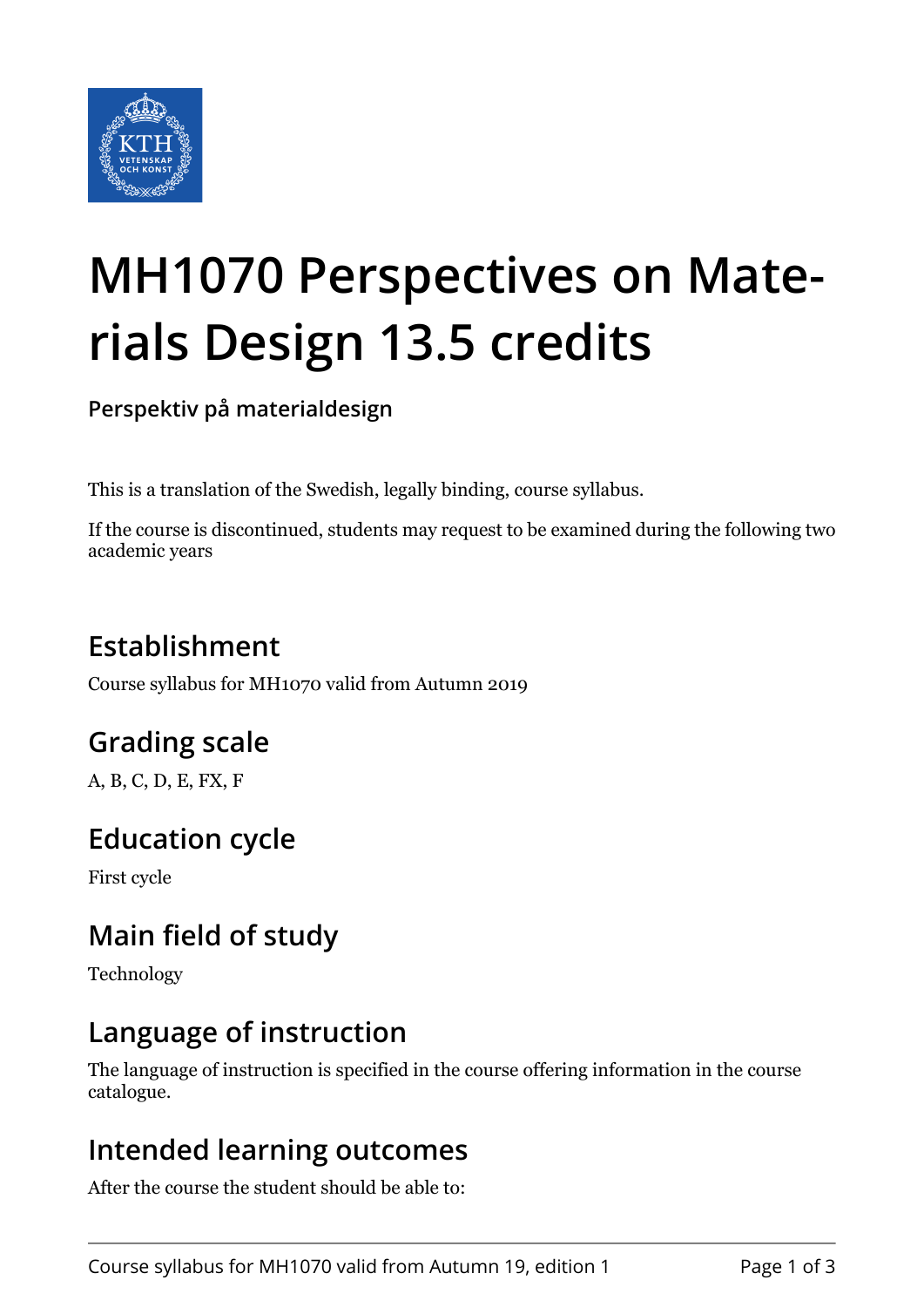- Briefly describe the structure of metals, ceramics, polymers and fiber-based materials
- Briefly describe the characteristics of metals, ceramics, polymers and fiber-based materials

• Be able to make considerations on choice of materials for certain applications / end-products

- Briefly account for recycling processes for the most common materials
- Implement a project in groups and present it orally and in writing
- Search and retrieve information from libraries and the Internet
- Solve numerical and analytical problems using computer programs

#### **Course contents**

Part 1:Introductory Materials Science: This part of the course gives an overview of the dicipline of materials science. After this moment the students should understand the basic materials science concepts, materials and principles for materials design. Invited lecturers from KTH Materials Science and Fibre and Polymer Technology, as well as industry representatives introduce and inspire further learning in various materials fields. A field trip with visits to some companies in various areas of materials will be implemented.

Part 2: Materials Project: This part of the course practice materials selection or materials design in projects. Training in group dynamics and collaboration, creativity and imagination. It also deals with oral and written communication and study skills, and information retrieval. The lectures will present and discuss briefly organic and inorganic materials (metals, ceramics, polymers and fiber-based materials).

Part 3: Problem Solving with Matlab: This part provides an introduction to programming /technical calculations and how some mathematical and materials science problems can be solved by using vector/ matrix handling, conditionals and repetition rates.

## **Disposition**

The course introduces you to the field of materials and provides a glimpse into your future professional role. The introductory lectures present material design and materialas well as the relationships between structure and properties of the material groups ,metals, ceramics, polymers and fiber-based materials. The course also engage you in a project in materials selection or materials design. Other elements included are Matlab technical computing, project work with group dynamics, etc., oral and written technical reports, as well as visits to some companies to learn about their material groups (products).

# **Specific prerequisites**

Completed upper secondary education including documented proficiency in English corresponding to English A. For students who received/will receive their final school grades after 31 December 2009, there is an additional entry requirement for mathematics as follows: documented proficiency in mathematics corresponding to Mathematics A.

And the specific requirements of mathematics, physics and chemistry corresponding to Mathematics E, Physics B and Chemistry A.